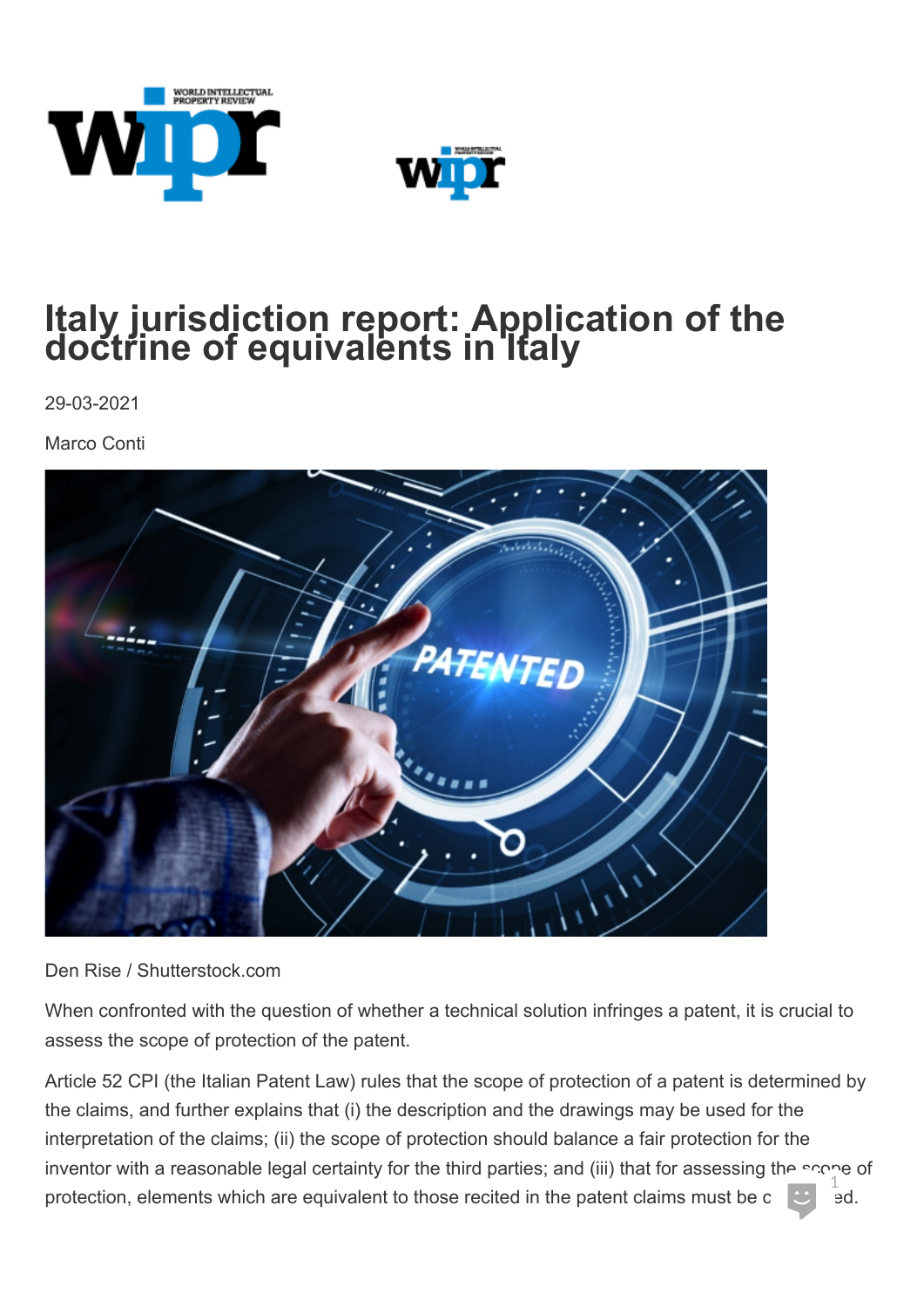Indeed, article 52 CPI is aligned to the Protocol on the Interpretation of Article 69 of the European Patent Convention (EPC), which expressly refers to the doctrine of equivalents.

Hence, patent infringement may occur either literally or under the doctrine of equivalents. It is generally acknowledged that "literal infringement" occurs when every limitation recited in a claim is literally reproduced by the allegedly infringing device or process, thus requiring each feature included in the claim to have identical correspondence in the allegedly infringing device or process.

In this context, "infringement under the doctrine of equivalents" is a less strict requirement to be met and expands the coverage of the patent claim.

## **Two approaches**

To assess whether a feature of an allegedly infringing device or process is equivalent to a corresponding feature of the claim, the two main approaches are as follows:

- The function-way-result approach, derived from US case law, requires that the equivalent element performs substantially the same function in substantially the same way and produces substantially the same result as the corresponding claimed element.
- The obviousness approach, derived from German case law, requires that it be obvious to a person skilled in the art that the same result as that achieved by means of the claimed element can be achieved by means of the equivalent element.

According to the US case law, the doctrine of equivalents does not apply to those features that have been added to the claims through substantive amendment, to overcome the examiner's objections; this limitation of the application of the doctrine of equivalents is called "prosecution history estoppel".

In recent years, there have been several decisions in the Italian courts that seemed to adopt a prosecution history estoppel, similar to US practice.

For example, decision N. 54470/2016 (September 10, 2017) of the Milan Court ruled that, if a patent is subject to substantive amendments, the doctrine of equivalents should not apply to those features.

"In recent years, there have been several decisions in the Italian courts that seemed to a prosecution history estoppel, similar to US practice." - *Marco Conti*